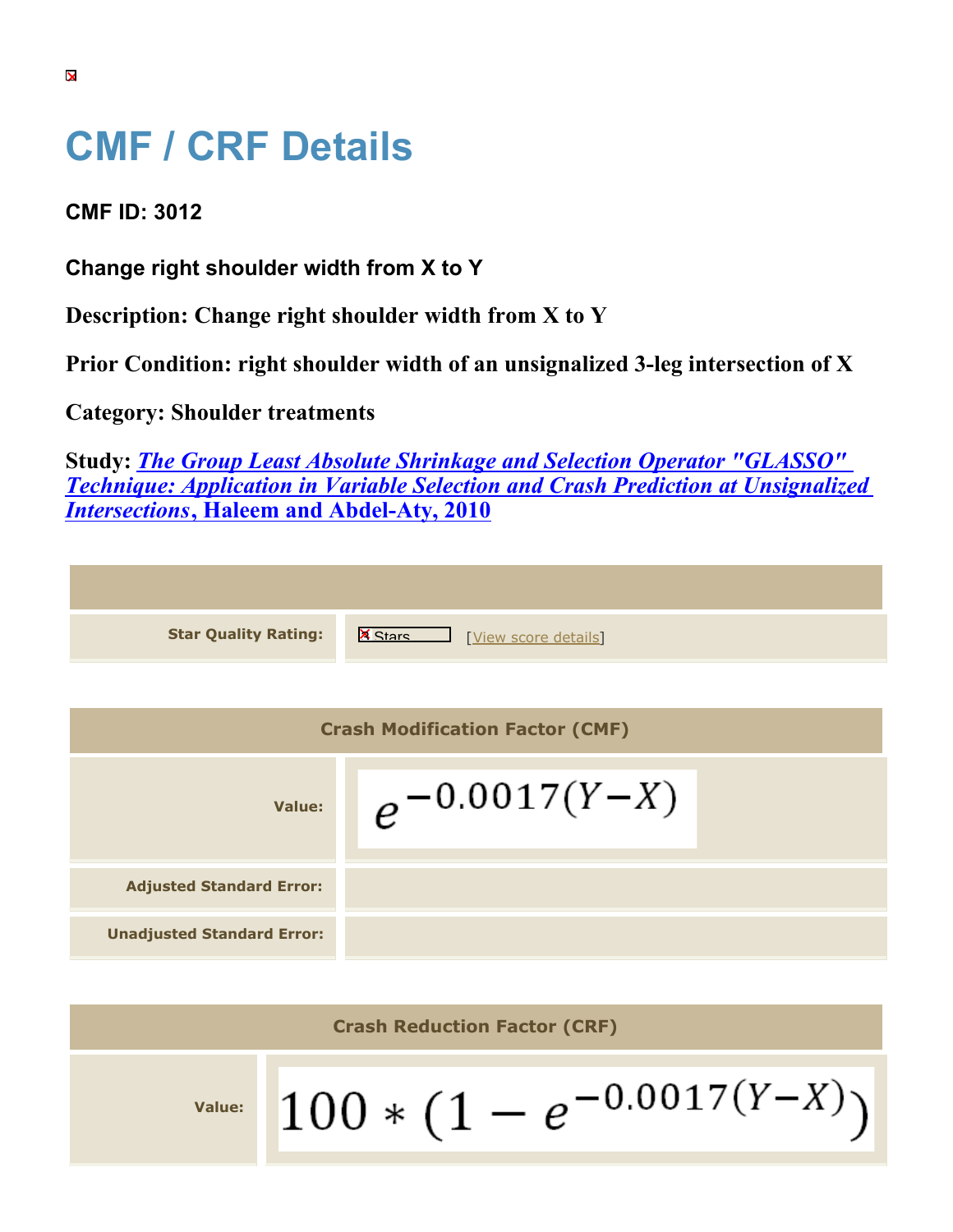**Adjusted Standard Error:**

> **Unadjusted Standard Error:**

| <b>Applicability</b>                    |               |
|-----------------------------------------|---------------|
| <b>Crash Type:</b>                      | All           |
| <b>Crash Severity:</b>                  | All           |
| <b>Roadway Types:</b>                   | Not Specified |
| <b>Number of Lanes:</b>                 | $2$ to $8$    |
| <b>Road Division Type:</b>              | All           |
| <b>Speed Limit:</b>                     |               |
| <b>Area Type:</b>                       | All           |
| <b>Traffic Volume:</b>                  |               |
| <b>Time of Day:</b>                     | All           |
| If countermeasure is intersection-based |               |

## *If countermeasure is intersection-based*

| <b>Intersection Type:</b>         | Roadway/roadway (not interchange related) |
|-----------------------------------|-------------------------------------------|
| <b>Intersection Geometry:</b>     | $3$ -leg                                  |
| <b>Traffic Control:</b>           | Stop-controlled                           |
| <b>Major Road Traffic Volume:</b> |                                           |
| <b>Minor Road Traffic Volume:</b> |                                           |

| <b>Development Details</b>      |              |
|---------------------------------|--------------|
| <b>Date Range of Data Used:</b> | 2003 to 2006 |